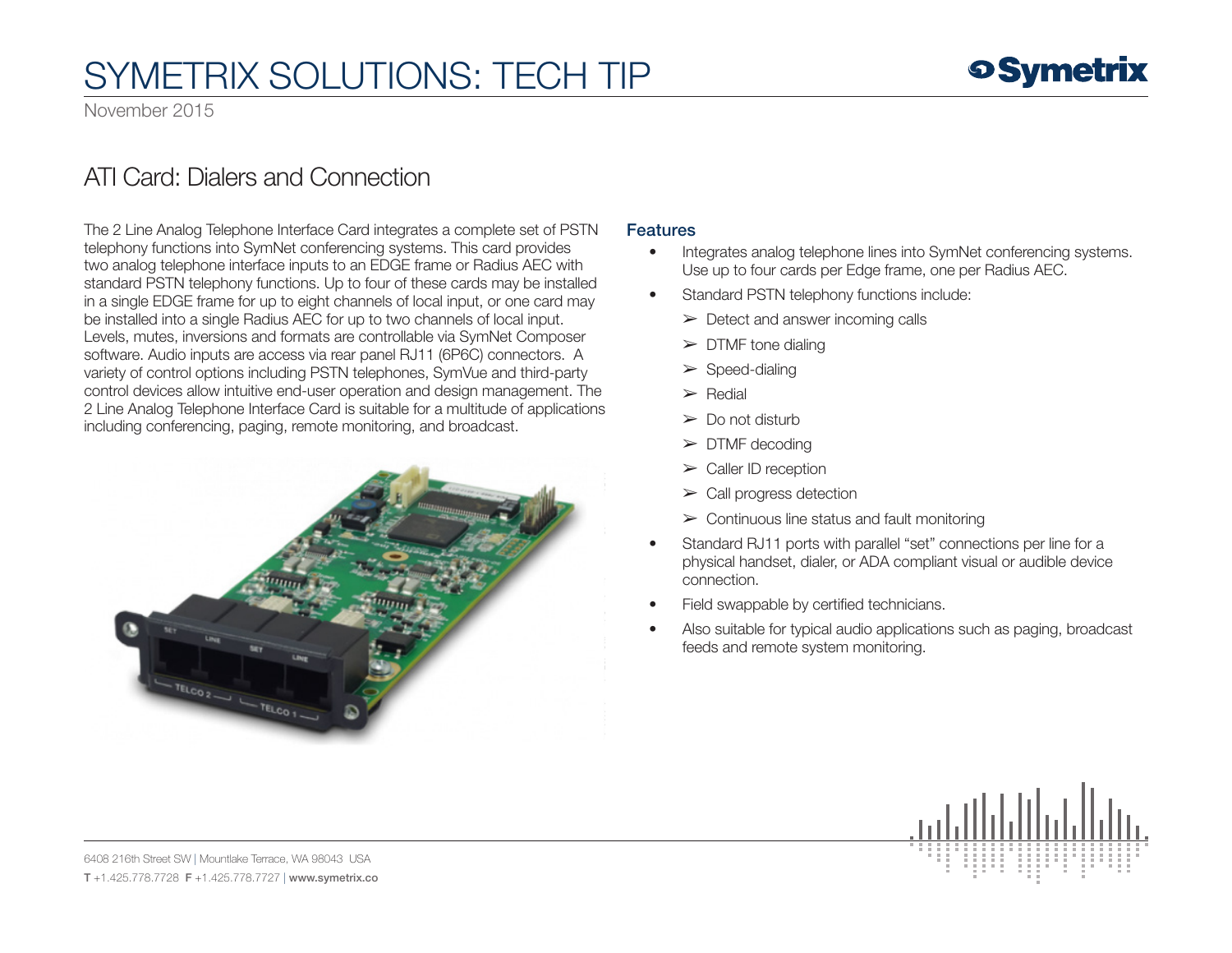November 2015

#### **Dialers**

Standalone dialers can be used in conjunction with the "Set" port on the ATI card for an extremely cost effective solution for end user control. These dialers can be used to provide telephony features such as dialing, redial, onhook/ offhook, etc. Listed are a few examples of standalone dialers.



• Accutone T3 Professional Telephone Dialer

 [http://www.biz.accutone.com/#!product-page/c1if2/49bb1132-23c5-](http://www.biz.accutone.com/#!product-page/c1if2/49bb1132-23c5-4161-a785-6b2282b2f1f5)  [4161-a785-6b2282b2f1f5](http://www.biz.accutone.com/#!product-page/c1if2/49bb1132-23c5-4161-a785-6b2282b2f1f5)

• Luminous LH-8001D – Phone Dialer

[http://www.hjelectronics.com/luminous\\_headsets\\_dialer.htm#LH-8001D](http://www.hjelectronics.com/luminous_headsets_dialer.htm#LH-8001D)

• Revolabs Tabletop Dialer for Fusion Wireless Microphone System [http://www.revolabs.com/documents/fusion/fusion\\_tabletop\\_dialer\\_spec\\_sheet](http://www.revolabs.com/documents/fusion/fusion_tabletop_dialer_spec_sheet)

External controllers (i.e. Crestron Pro2) can also be used to control the telephony interface over network (TCP/IP and UDP/IP) control; it does also support serial (RS-232) control. For more information on programming, refer to the Tech Tip for "Crestron Symetrix Dialer Example".

<http://www.symetrix.co/wp-content/uploads/2014/02/02-2014-Crestron-Dialer.pdf>

### Connecting to the ATI card

1. Connect the "Telco 1 – Line" port to the local PSTN wall jack using a standard telephone cord terminated with RJ11 connectors. Optionally, connect a standard analog telephone, dialer, audible and/or visual ringing device, to the "Telco 1 – Set" port of the ATI card. Repeat instructions for "Telco 2" port use.



2. Open SymNet Composer and drag an Edge or Radius AEC into the configuration. For this example, a Radius AEC was used.



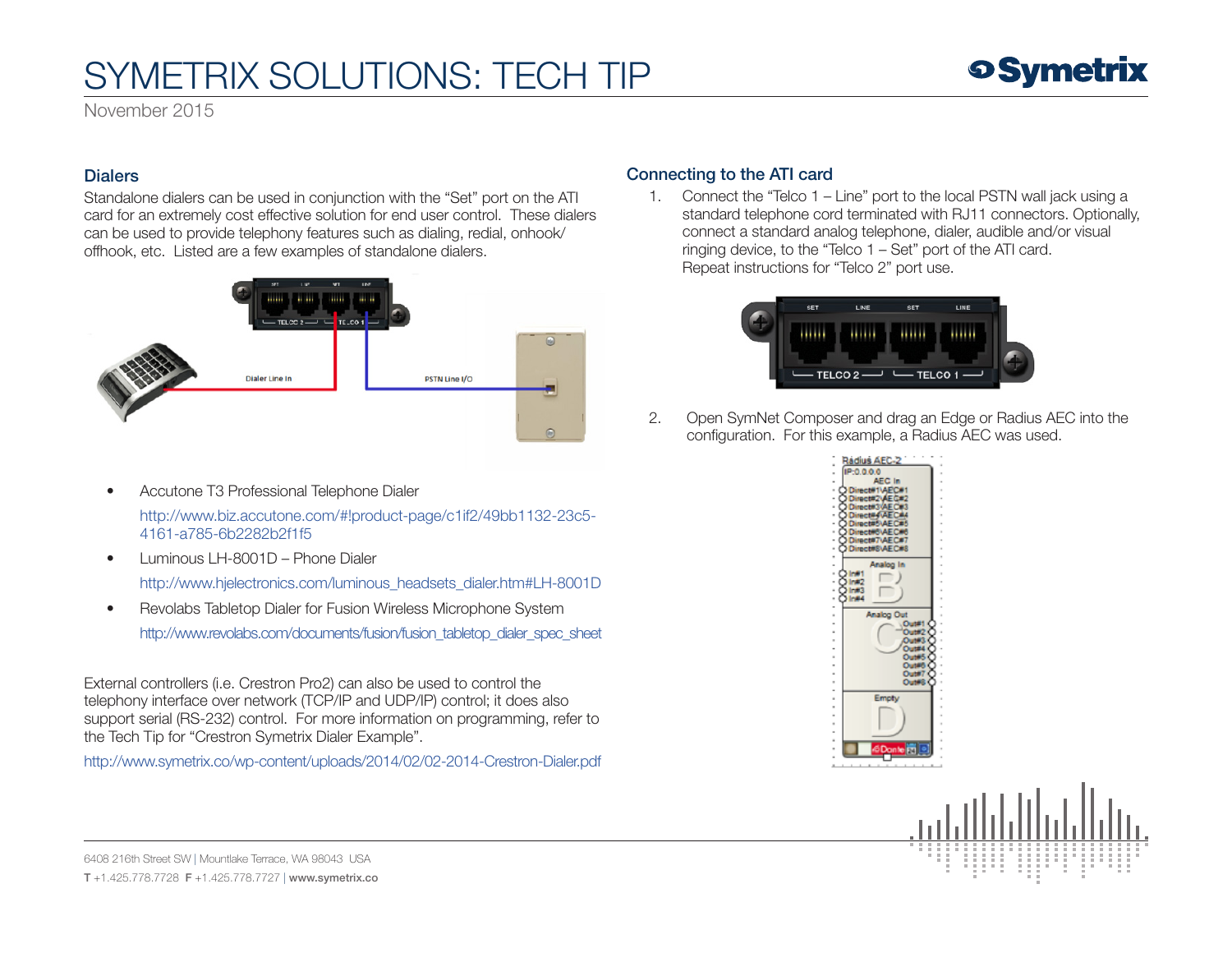November 2015

3. Make sure that the bottom box shows "Telephone I/O" with "Rx#1", "Rx#2" and "Tx#1", "Tx#2".



4. If the box does not show "Telephone I/O", right click and select "Configure I/O Cards…"

| Open                              |
|-----------------------------------|
| <b>Unit Properties</b>            |
| <b>Unit Design Notes</b>          |
| Configure I/O Cards               |
| Sync I/O Cards to Hardware        |
| Configure External Control Inputs |
| Cut                               |
| Copy                              |
| Delete                            |
| Load Unit Design Settings         |
| Save Unit Design Settings         |
| Dante Flow Manager                |
| <b>Flash Unit LEDs</b>            |
| Locate Hardware                   |
| Pull Site File from unit          |
| <b>Bring Forward</b>              |
| <b>Send to Back</b>               |
| Locked                            |
| <b>Smart Select Mode: Normal</b>  |
| <b>Duplicate</b>                  |



6408 216th Street SW | Mountlake Terrace, WA 98043 USA T +1.425.778.7728 F +1.425.778.7727 | www.symetrix.co